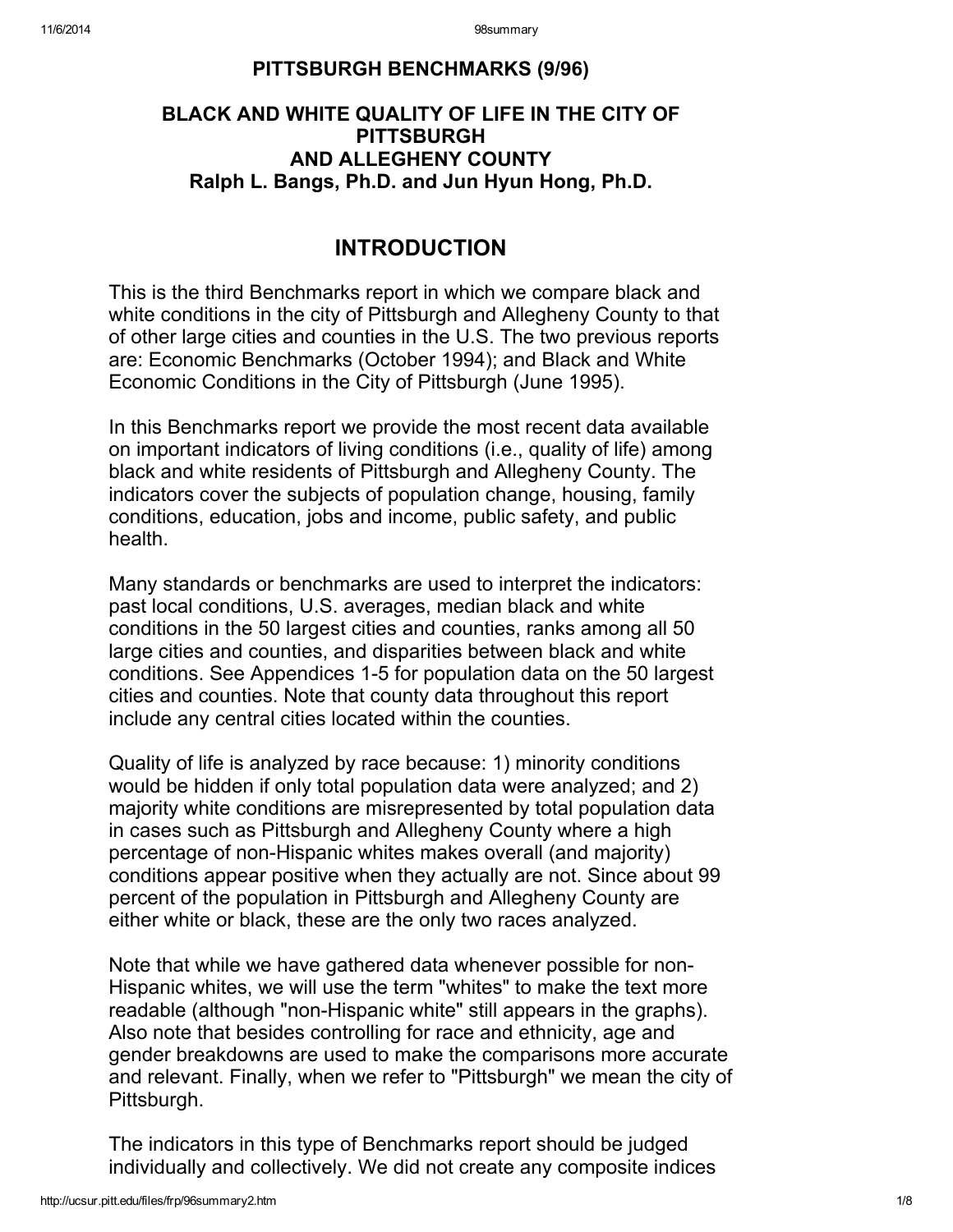or aggregate measures since: 1) some indicators are overlapping; and 2) we have no objective way to weight the contribution of each indicator to the central concept, quality of life.

This report will be useful to many citizens and leaders for identifying community strengths, focusing attention on problems which need to be addressed, and targeting those most in need. Problems can be either poor current conditions or a negative trend in conditions. Demographic analysis will also show which groups have the most serious problems and may need special attention.

To contact us regarding copies, data, comments, or questions please call Ralph Bangs at (412) 624-3856 or write to Dr. Bangs at the University Center for Social and Urban Research, University of Pittsburgh, 121 University Place, Pittsburgh, PA 15260.

# EXECUTIVE SUMMARY

This report on quality of life in Pittsburgh and Allegheny County is useful for identifying local strengths as well as problems, which need to be addressed by the community. The information was generated by:

Selecting social and economic indicators of living conditions;

Gathering the most accurate and detailed available data;

Assessing trends to determine whether conditions are improving or deteriorating; and

Comparing Pittsburgh and Allegheny County to other large cities and counties.

*THE MOST POSITIVE FINDINGS*

Homes were affordable in 1990 for high percentages of whites under age 60 in the city and county and blacks under age 60 in the county.

Rental housing was affordable for high percentages of white and black elderly residents of the city and county in 1990.

The birth rate for white women age 15-19 in the city in 1990 was among the lowest in the nation.

School dropout rates for whites age 16-19 in the city and county in 1990 were among the lowest in the nation.

Property and violent crime rates in the city in 1995 were among the lowest in the nation.

http://ucsur.pitt.edu/files/frp/96summary2.htm 2/8 *THE MOST SERIOUS PROBLEMS*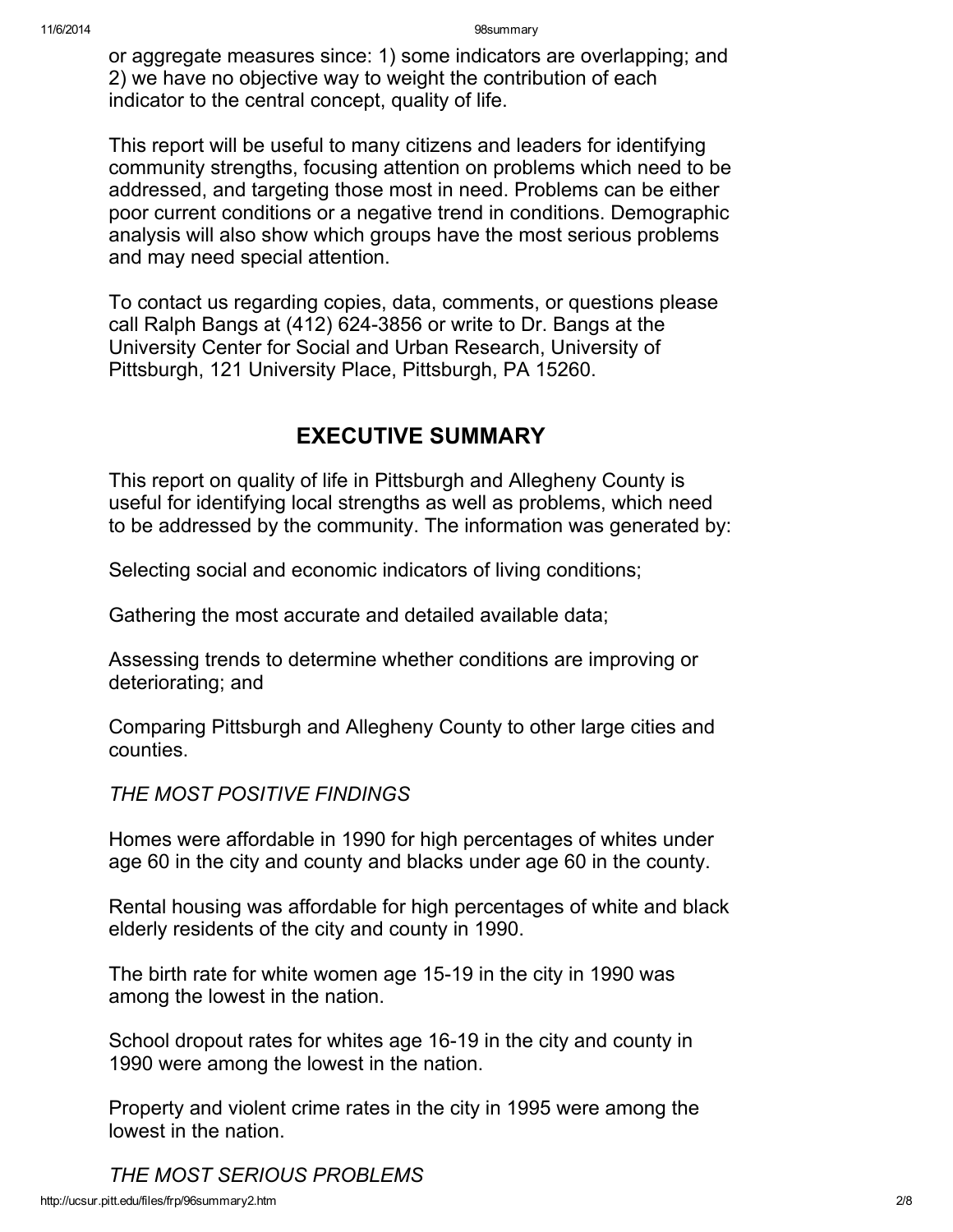Lack of races other than blacks and whites, lack of Hispanics, and lack of recent international immigrants suggest that this urban area has one of the least diversified populations in the U.S.

Black and white residential segregation in Pittsburgh in 1990 was among the highest in the nation.

Racial disparities in homeownership for persons under and over age 65 in the city and county in 1990 were among the worst in the nation.

Racial disparities in homeowner costs relative to household income for persons under age 60 in the city in 1990 were among the worst in the nation.

Rental costs relative to household income for whites under age 60 in the city in 1990 were among the highest in the nation.

Rates for black female-headed families with children and black children not living with two parents in the city and county in 1990 were the highest or nearly the highest in the nation.

College degree rates for whites and blacks age 25-59 in the city and county in 1990 were lower than in most other large cities and counties.

The rate for whites age 25-59 without a high school degree in the city in 1990 was among the highest in the nation.

Employment and income conditions for whites and blacks and racial disparities in conditions in the city and county in 1990 were among the worst in the nation.

The murder rate in the city in 1995 was substantially higher than one would expect given the city's low overall rates for violent and property crimes.

Black infant death rates in the city and county in 1991 were among the worst in the nation.

## *DETAILED SUMMARY OF FINDINGS*

Population Change: The population change measures provide a mixed picture of the attractiveness of Pittsburgh and Allegheny County as places to live. On the negative side, during the first half of the 1990s total population loss was high, while international in-migration was low. On the positive side, rates of total population loss in the city and county thus far in the 1990s were about half those in the 1980s, and migration out of the county slowed over the last 15 years.

Pittsburgh's population decline of 2.8 percent from 1990 to 1994 was ninth worst among large cities. The county's decline of 2 percent from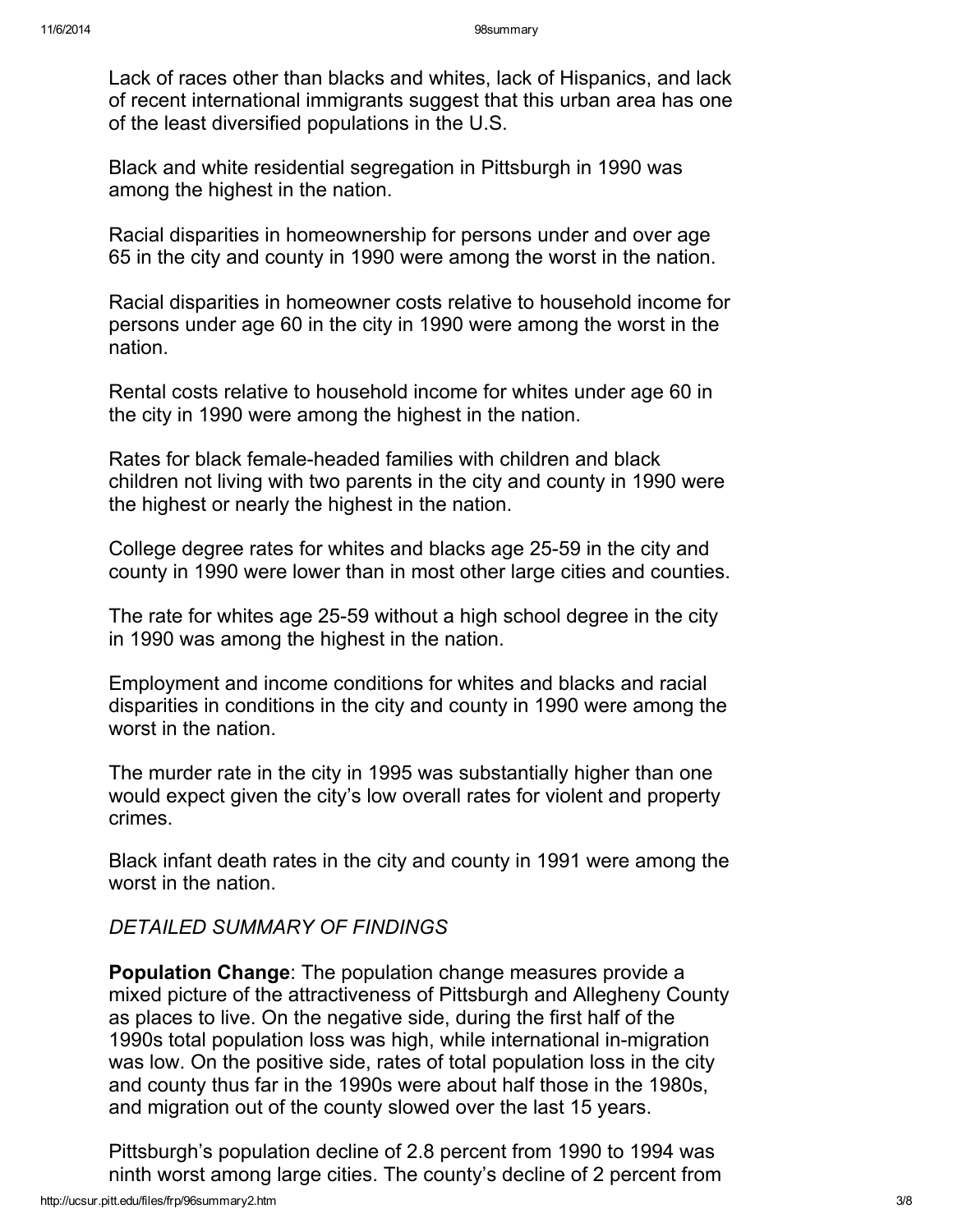1990 to 1995 was fifth worst among large counties. The local declines were due to average domestic out-migration, low international inmigration, and by inference low natural population growth.

The city lost 1.3 percent and the county lost 0.8 percent per year in the 1980s, while the city lost 0.7 percent and the county lost 0.4 percent per year thus far in the 1990s.

Allegheny County, from 1990 to 1995, lost 3.1 percent of its population due to net domestic out-migration, which was about average among large counties.

Net domestic migration out of Allegheny County slowed from 15,000 per year in the early 1980s to 7,000 per year in the early 1990s.

With only 0.4 percent net international immigration from 1990 to 1995, Allegheny County was tied with three other large counties for the lowest rate.

Housing: Homeownership in the city and county was high for whites and low for blacks, and blacks more often paid a high percentage of income for homeowner costs. Many whites under age 60 in the city but few whites and blacks age 60 and over in the city and county paid a high share of income for rental costs. Public housing and black-white residential segregation rates were high in the city.

Fifty-four percent of white households but only 29 percent of black households under age 65 in the city in 1990 were homeowners. The disparity was sixth worst among large cities.

Sixty-eight percent of white households but only 34 percent of black households under age 65 in the county in 1990 were homeowners. The disparity was 11th worst.

Sixty-eight percent of white households but only 48 percent of black households age 65 and over in the city in 1990 were homeowners. The disparity was sixth worst.

Seventy-four percent of white households but only 52 percent of black households age 65 and over in the county in 1990 were homeowners. The disparity was the 11th worst.

Homeowner costs were more than 30 percent of income for 26 percent of black but only 16 percent of white homeowners under age 60 in the city in 1990. The disparity was tenth worst.

Forty-four percent of Pittsburgh's white rental households under age 60 paid more than 30 percent of income for housing costs in 1990. The rate was fourth worst among large cities.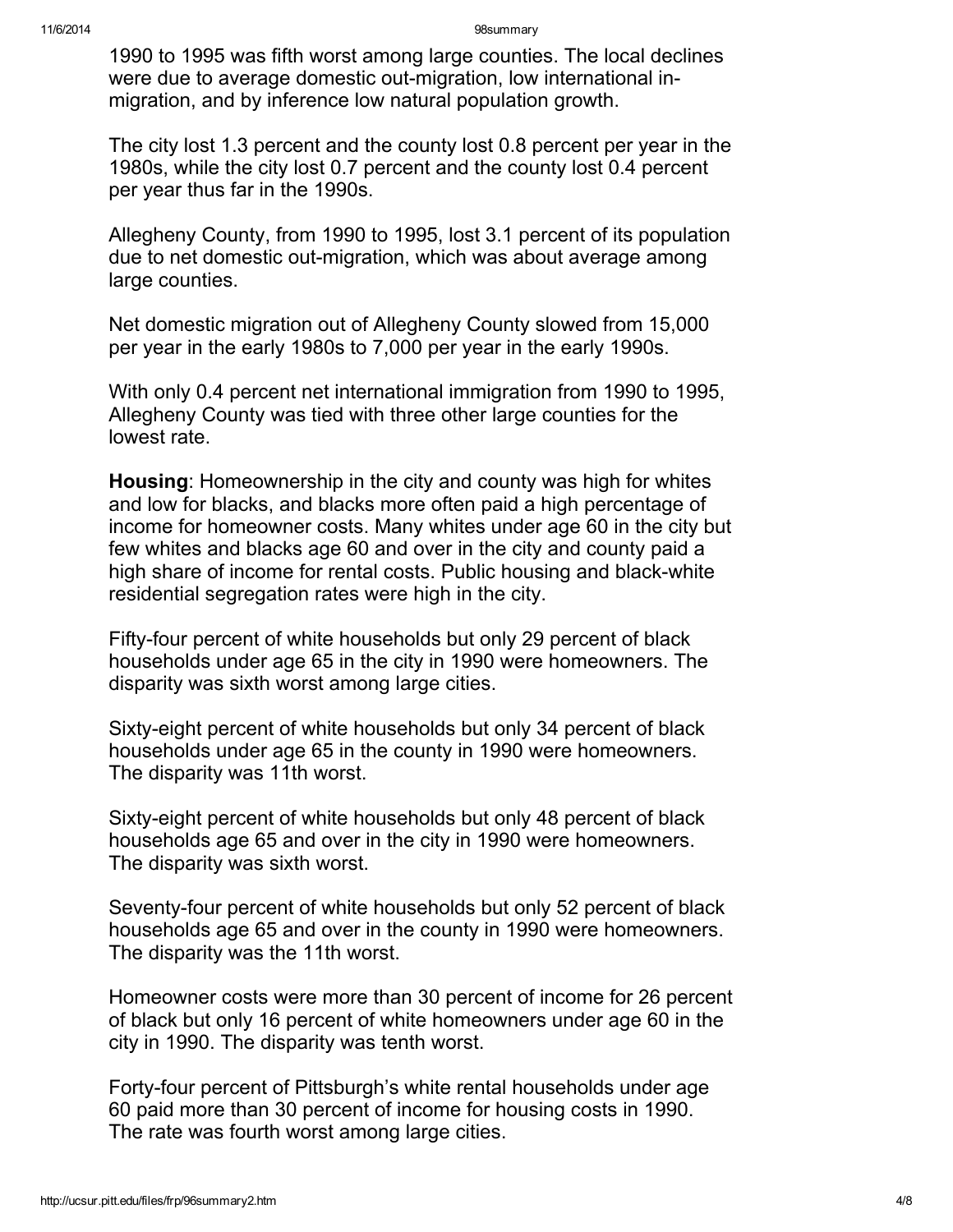About 50 percent of the city and county's white and black rental households age 60 and over paid more than 30 percent of income for housing costs in 1990. The city and county rates were slightly better than those of the typical large city and county.

Pittsburgh had the third highest percentage of public housing out of total rental housing in 1993 among 41 of the largest cities for which data are available. Nearly 11 percent of all rental units are owned by the Housing Authority.

Pittsburgh had the tenth highest level of racial housing segregation in 1990 among the 49 largest cities (excluding Honolulu). About 76 percent of black or white residents would have to move to achieve an equal percentage of blacks among census tracts in Pittsburgh. Segregation reduces everyone's quality of life by contributing to racial bias as well as family, housing, employment, income, education, health, and public safety problems.

Pittsburgh had average homelessness in 1990: 211 homeless persons per 100,000 population.

Families: Rates for white and black female-headed families with children and for children not living with two parents greatly increased in the city and county over the last 30 years, and black rates in 1990 were the highest or nearly the highest in the U.S. White teenage birth rates were low in the city.

If 1980s trends continued into the 1990s, then 75 percent of the black and 21 percent of the white families with children in the city and 67 percent of the black and 16 percent of the white families with children in the county were female-headed in 1996.

If 1980s trends continued into the 1990s, then 15 percent of the black and 71 percent of the white children in the city and 22 percent of the black and 78 percent of the white children in the county were living with two parents in 1996.

Pittsburgh's rate of white teenage women (age 15-19) giving birth in 1990 (about 3%) was the third lowest among the 50 largest cities. Pittsburgh's black teenage birth rate (about 14%), although average among large cities, was nearly five times the white rate.

Education: College degrees among whites and blacks age 25-59, high school degrees among whites age 25-59, and school dropout rates for whites age 16-19 were low in the city and county in 1990.

Thirty percent of Pittsburgh's whites age 25-59 and 11 percent of blacks had completed college in 1990. The medians for all 50 large cities were about 33 and 13 percent.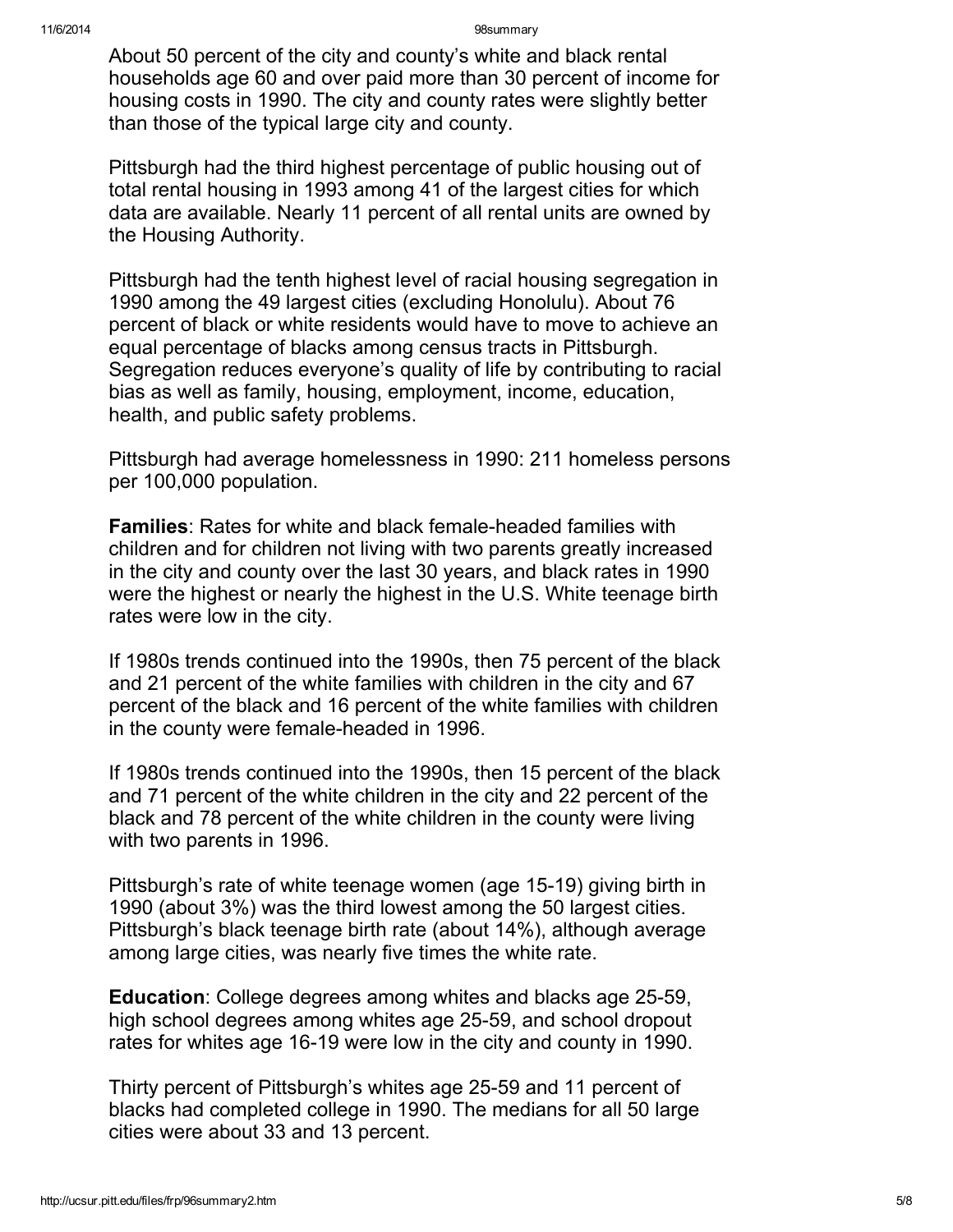Thirty percent of the county's whites age 25-59 and 13 percent of blacks had completed college in 1990. The medians for all 50 large counties were about 33 and 15 percent.

Thirteen percent of the city's whites age 25-59 had not completed high school in 1990, which was the 14th highest rate among large cities. The black rate of 23% was about average.

Pittsburgh's school dropout rate among white teens age 16-19 was only 6 percent in 1990, which ranked fifth lowest among the 50 largest cities. Pittsburgh's black dropout rate of 14 percent, while about average for the 50 largest cities, was more than twice the white rate.

Five percent of whites age 16-19 in Allegheny County in 1990 were school dropouts, which ranked sixth lowest among the 50 largest counties. The dropout rate among blacks age 16-19 in Allegheny County of 12 percent, while about average for the 50 largest counties, was more than twice the white rate in Allegheny County.

Employment and Income: Whites and blacks in Pittsburgh and Allegheny County had some of the worst economic conditions in 1990 compared to that of other large cities and counties.

Pittsburgh's black male teenage unemployment rate in 1990 (49%) ranked fourth worst among large cities. The county's rate (44%) ranked fourth worst among large counties. White rates in the city and county (17% and 15%), while only one-third as high as black rates, were worse than average compared to rates in other large cities and counties.

About 40 percent of black female youth in the labor force but only 10 percent of white female youth were unemployed in 1990 in Pittsburgh and Allegheny County. The black rates were among the worst in the U.S., while the white rates were better than average.

Unemployment rates among both white and black men age 25-54 and racial disparities in rates in Pittsburgh and Allegheny County in 1990 were among the highest in the U.S. Black rates in the city and county (20% and 17%) were about three times white rates (7% and 5%).

Unemployment rates among black women age 25-54 and racial disparities in rates in the city and county in 1990 were among the highest in the U.S. Black rates in the city and county (14% and 12%) were more than three times white rates (4.4% and 3.7%).

The city and county's black per capita income was only half that of whites in 1989. This ratio was typical of racial inequality in large cities and counties.

The city and county's poverty rates for white and black children in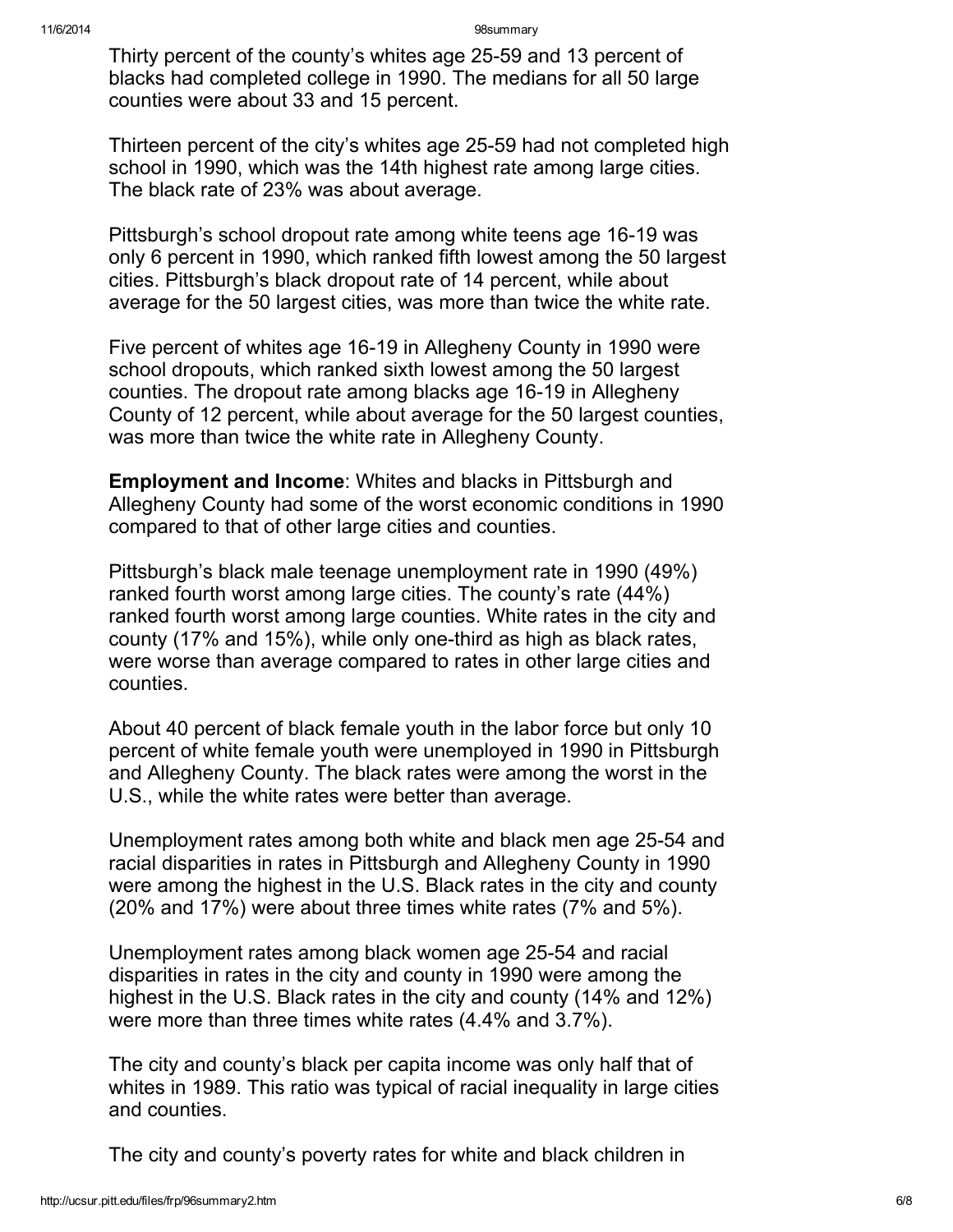1989 and racial disparities in rates were among the worst in the U.S. The poverty rate among black children in Pittsburgh was more than three times the white rate (57% vs. 17%) while in Allegheny County it was about five times the rate (50% vs. 11%).

The city and county's poverty rates for white and black non-elderly adults in 1989 and racial disparities in rates were among the worst in the U.S. The poverty rate among black non-elderly adults in Pittsburgh was more than two times the white rate (35% vs. 14%) and in Allegheny County was four times the rate (30% vs. 8%).

Pittsburgh's poverty rates for white and black elderly adults in 1989 and racial disparities in rates were about average for large cities. However, the poverty rate among black elderly adults in Pittsburgh was about 2.5 times the white rate (28% vs. 11%).

The county's poverty rates for white and black elderly adults in 1989 and racial disparities in rates were somewhat higher than average for large counties. The county's poverty rate among black elderly adults was about three times the white rate (26% vs. 9%).

Public Safety: Property and violent crime rates declined in the city and county in recent years. Pittsburgh's rates continue to be among the lowest in the U.S., although the city's murder rate is higher than one would expect.

Pittsburgh's 5,128 property crimes per 100,000 population in 1995 ranked fifth lowest among 44 large cities for which data are available.

Pittsburgh's 975 violent crimes per 100,000 population in 1995 ranked tenth lowest among 44 large cities for which data are available.

Pittsburgh's murder rate declined from 1993-1995 but remains above levels of the 1980s. The city's rate of 16 per 100,000 population in 1995 was about average among large cities.

Public Health: White infant death rates steadily declined in the city and county over the last 15 years and most recently in 1991 ranked about average among large cities and counties. Black rates have shown no such improvement and rank among the worst in the U.S. White and nonwhite death rates from cancer declined in the city and county in recent years, white rates from heart disease declined but nonwhite rates have not, and white and nonwhite rates from HIV infection have slowly increased.

Black infant death rates in the city and county in 1991 (2.3% and 2.2%) were about three times white rates (.8% and .7%). The black rates ranked ninth and third worst, respectively, while the white rates were about average.